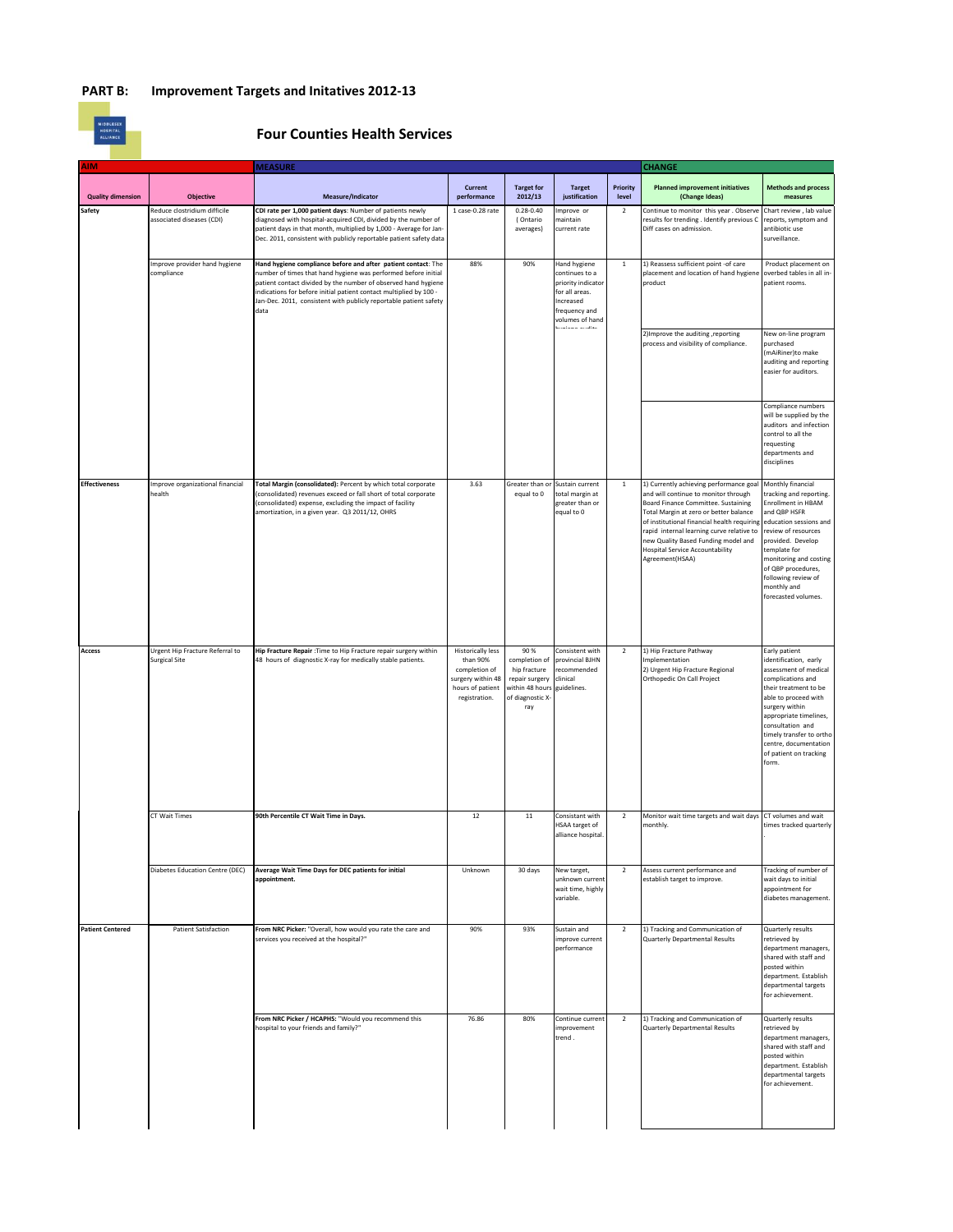|            |                                               |                                                                                                                                                   |                                                           |                                                                                  |                                                                                                                                                                                   |              | 2) Quarterly Analysis of documented<br>complaints and NRC Picker detail<br>question. | Analyze specific<br>questions to identify<br>specific areas of<br>strength and<br>improvement. Eg<br>Courtesy of ED nurse,<br>call bell response time,<br>care coordination,<br>education etc.                                                                      |
|------------|-----------------------------------------------|---------------------------------------------------------------------------------------------------------------------------------------------------|-----------------------------------------------------------|----------------------------------------------------------------------------------|-----------------------------------------------------------------------------------------------------------------------------------------------------------------------------------|--------------|--------------------------------------------------------------------------------------|---------------------------------------------------------------------------------------------------------------------------------------------------------------------------------------------------------------------------------------------------------------------|
|            |                                               | Patient Complaints: Percentage of patient complaints initial<br>respond within 2 business day of receipt of complaint.                            | Unknown, variable                                         | 85% Initial<br>response to<br>complaints<br>within 2<br>business days. variable. | Actual<br>performance is<br>unknown,<br>however                                                                                                                                   | $\mathbf{1}$ | Reporting and Tracking of Complaints<br>response times.                              | Documentation of<br>current expectations to<br>respond to patient<br>complaints within 2<br>business days.                                                                                                                                                          |
| Integrated | Reduce unecessary time spent in<br>acute care | Percentage ALC days: Total number of inpatient days designated<br>as ALC, divided by the total number of inpatient days. Q2<br>2011/12, DAD, CIHI | 9.29 ( Annual<br>performance Q3<br>2010-Q2 2011<br>17.68) | Less than or                                                                     | Annual<br>equal to 14.55 performance Q3<br>2010-Q2 2011<br>17.68. Target<br>established to<br>reflect target for<br>alliance hospitals<br>and based on<br>quarters<br>identified. | $\mathbf{1}$ | 1) Early identification of discharge plan                                            | Nursing admission<br>history inclusion of<br>discharge destination<br>assessment. Inclusion<br>of CCAC and Support<br>services referral orders<br>in Patient Order Sets.<br>Review roles and<br>responsiblities of CCAC<br>case manager of<br>patient case reviews. |
|            |                                               |                                                                                                                                                   |                                                           |                                                                                  |                                                                                                                                                                                   |              | 2) Monitoring of ALC days and patient<br>types                                       | WTIS ALC- regional<br>gateway report<br>through EPR<br>documentation.                                                                                                                                                                                               |

Dated: 03/05/2013

7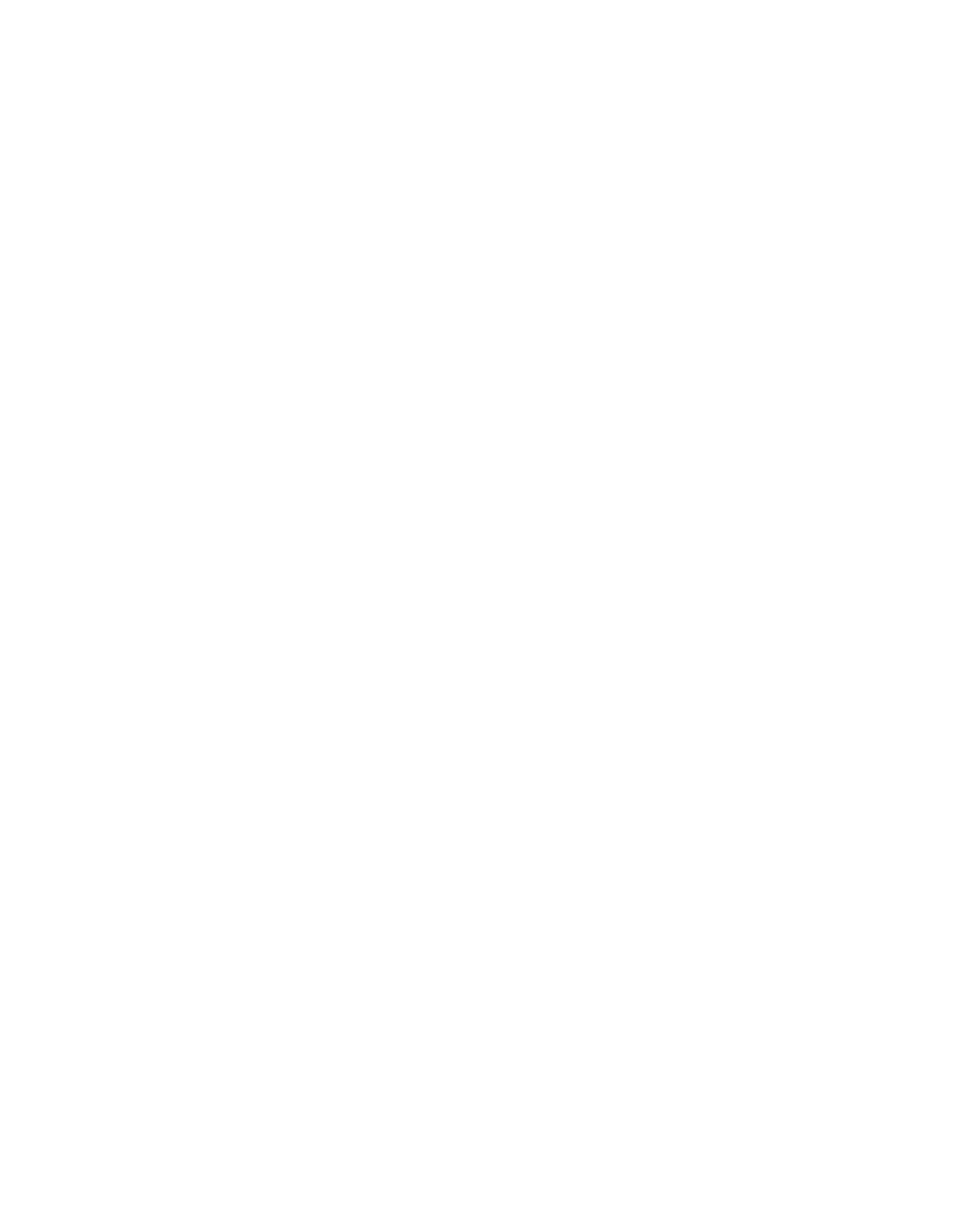| <b>Goal for change</b><br>ideas (2012/13)                                                                     | <b>Comments</b>                                                                                                                                                                                                                                                                                                                                                                                                                                                                             |
|---------------------------------------------------------------------------------------------------------------|---------------------------------------------------------------------------------------------------------------------------------------------------------------------------------------------------------------------------------------------------------------------------------------------------------------------------------------------------------------------------------------------------------------------------------------------------------------------------------------------|
| Early identification<br>of possible,<br>recurrent or actual<br>C. diff.                                       | Limited trending to consider given single case over<br>two consecutive years.                                                                                                                                                                                                                                                                                                                                                                                                               |
| 100% of all patient<br>care areas and<br>overbed tables.                                                      | Product will be available for patients to use prior to<br>eating or during the day and be more readily for staff                                                                                                                                                                                                                                                                                                                                                                            |
| Minimally, quarterly<br>reports provided to<br>all areas and<br>disciplines for<br>display in<br>departments. | The MHA purchased a web based hand auditing<br>program that has greatly improved the numbers of<br>audits being completed and has allowed many more<br>reports to be circulated to the units and disciplines.                                                                                                                                                                                                                                                                               |
| Minimally quarterly<br>reporting to all<br>areas and disciplines                                              |                                                                                                                                                                                                                                                                                                                                                                                                                                                                                             |
|                                                                                                               | This is a priority item because it is tied to HSAA<br>funding and unknown impact related to new HBAM<br>and Quality Activity Funding 2012-13. LEAN<br>initiatives related to improved patient care,<br>education, access, but also costing underway.                                                                                                                                                                                                                                        |
| Reach 90% patient<br>hip fracture repair<br>within 48 hours of<br>patient registration.                       | FCHS refers ortho to SMGH first or other ortho<br>centres, both tertiary and hospitals in SW LHIN<br>Urgent Hip Fracture initiative to optimize orthopedic<br>hip fracture coverage. Patients who exceed the 48<br>target hours will be reviewed to determine nature of<br>the delay and may be excluded relative to availability<br>of required internal medical consult, medical<br>condition preventing proceeding with surgery until<br>stable, or external factors beyond our control. |
|                                                                                                               |                                                                                                                                                                                                                                                                                                                                                                                                                                                                                             |
| Track<br>departmentally on<br>quarterly basis and<br>post on<br>departmental<br>indicators.                   | Wide age, population and culture variance. Aiming to<br>enhance consistency of time to initial appointment<br>following physician or patient self referral.                                                                                                                                                                                                                                                                                                                                 |
| Establish<br>departmental<br>targets for<br>achievement.                                                      |                                                                                                                                                                                                                                                                                                                                                                                                                                                                                             |
| Establish<br>departmental<br>targets for<br>achievement.                                                      |                                                                                                                                                                                                                                                                                                                                                                                                                                                                                             |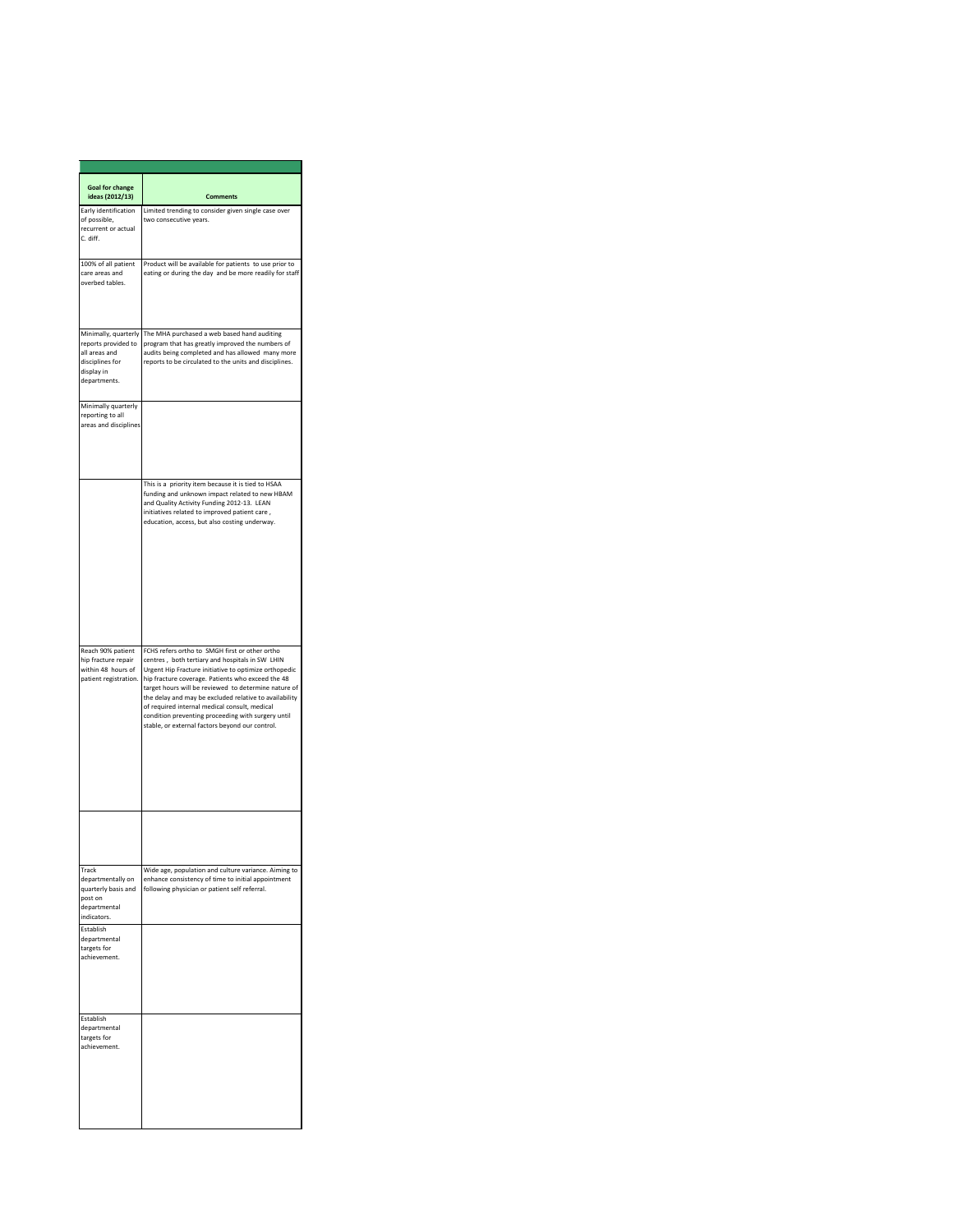|                                                                                                                                                                              | Improved performance this year over 2010-11.<br>Continued trend with professional development, unit<br>specific goals and performance targets.                                                |
|------------------------------------------------------------------------------------------------------------------------------------------------------------------------------|-----------------------------------------------------------------------------------------------------------------------------------------------------------------------------------------------|
| 85%                                                                                                                                                                          | Patient complaints and compliments tracked within<br>electronic occurrence reporting system. Policy and<br>procedure established to support and decscribe<br>documentation of first followup. |
| <b>Farlier and</b><br>Improved discharge<br>planning of all<br>patients, reducing<br>number of ALC<br>patients and length<br>of ALC stay for ALC<br>appropriate<br>natients. | Factors for success include collaboraton with CCAC<br>external provider, consistent use of ALC definition.<br>timely transfers to ALC facilities.                                             |
|                                                                                                                                                                              |                                                                                                                                                                                               |